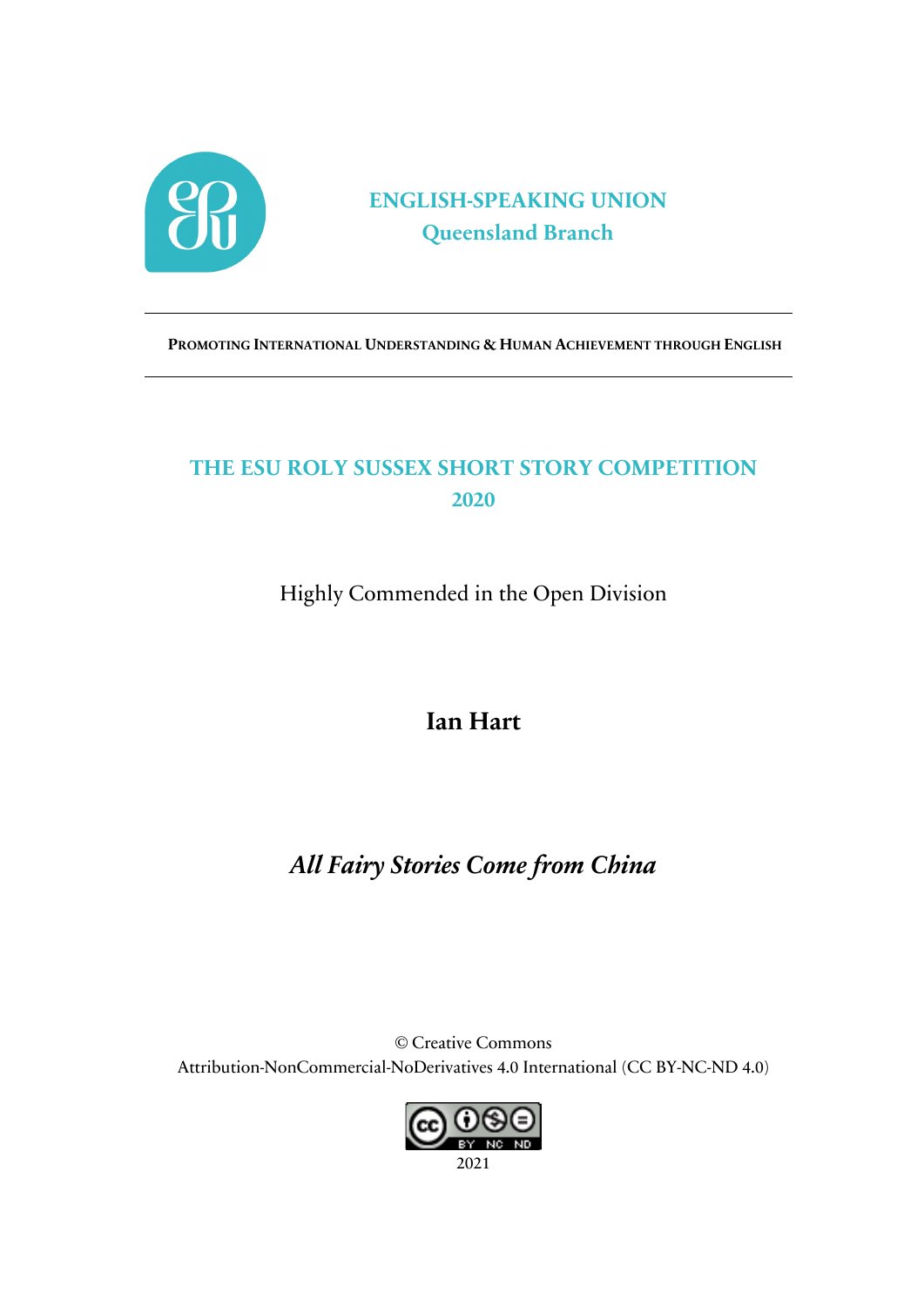#### Ian Hart

### *All Fairy Stories Come from China*

Who can ever forget Lawrence Tan? That Chinese face with the inscrutable smile and dangling cigarette, the beringed fingers rippling across the ivories, driving the pounding rhythms of the Harbour City Rollers. Lawrence Tan defines the jazz scene of the late 20<sup>th</sup> century.

Then one day he gives it all up and disappears without any explanation, followed soon after by the 'Rollers—no replacement for Lawrence was ever good enough. Ten years later, a weekend news supplement tracks him down, to an overgrown bungalow in the suburbs—a sour, depressed 70 year old widower with one heart attack, one grownup daughter, one grandson, and a big sister who owns a Chinese restaurant in the city. He still smokes, but he no longer touches the piano. He sustains himself on a diet of pot noodles and beer. Big Sister reminds him that no amount of sulking will bring his beloved Mei-ling back to life and unless he pulls himself together, he will die too.

"We'll all die," Lawrence replies.

Every year at *Qingming*, Big Sister leaves the restaurant in the hands of her Manager for two weeks and makes a pilgrimage back to Heping village in Guangdong Province to sweep the Tan family graves. She exchanges gossip and clan news, brings presents for the new babies, and holds a lavish banquet to give face to the patriarchs and matriarchs. This year she meets a distant relative: an apple-cheeked orphan named Panpan, who is working as a make-up artist in a funeral parlour. Panpan's boyfriend took the bus to Beijing ten years ago, promising to marry her when he had earned enough money. He never came back. Now she is a 29 year old *shengnü*—a 'left-over woman'—a shameful state in a country with an excess of men.

Big Sister offers Panpan a holiday in Australia. At the airport she buys her a 'SmarTalk' Chinese-English electronic translator. When Panpan enters the characters for *Wú shì shengnü*, the tinny voice responds, "I am a virgin."

Back in Australia, Big Sister says to Lawrence, "You need a woman to look after you. Panpan is a good cook and she has never heard of award wages."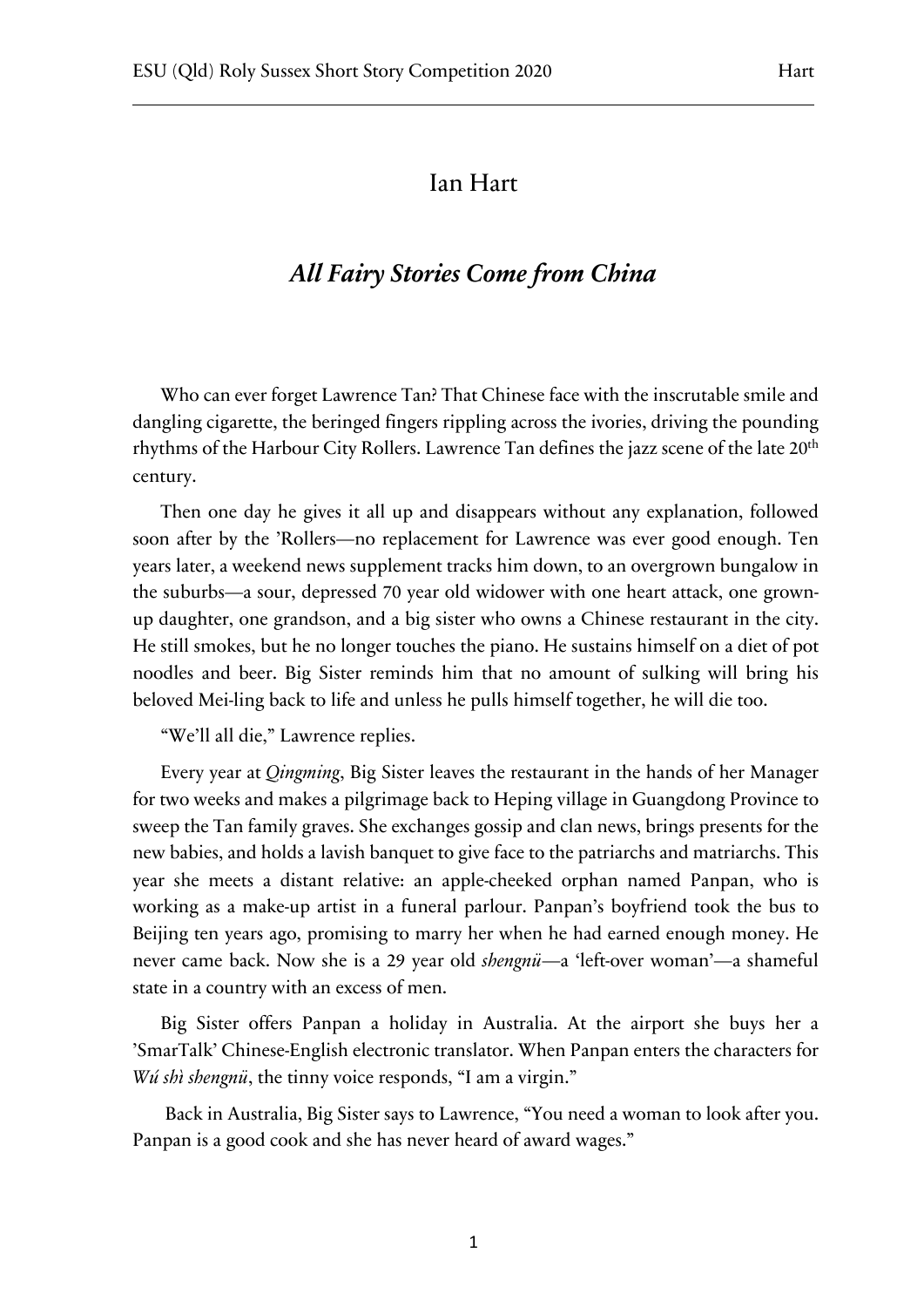"Employ her yourself," mutters Lawrence, "She'll be a match for those illegal workers in your kitchen."

Lawrence's daughter Cassandra is about the same age as Panpan. She wasn't named after the ancient Greek priestess, cursed to utter true prophecies but not be believed, but that is definitely how Cassandra sees herself. She is an accountant who divorced her husband because he wouldn't keep track of his credit card bills.

"You're such a stingy old bugger, Dad. I predict you'll marry Panpan so you don't have to pay her anything."

"Over my dead body," replies Lawrence.

"If his daughter cooked him a decent meal now and again, he wouldn't suffer from dyspepsia," Big Sister explains to Panpan.

"If he gave up smoking he'd add years to his life," adds Cassandra.

Panpan loses interest in the argument over Lawrence's internal organs and wanders into the parlour, where Cassandra's 10 year old son is practising for his music exam. Winston is the only person who ever asks Panpan what *she* wants.

"I want to get married and play the piano, like you," replies Panpan, and offers Winston a Chinese gum ball.

In the kitchen, the negotiations conclude and a truce is signed: in return for some cleaning and cooking, Panpan will stay in Lawrence's spare room rent free until her visa runs out. Marriage is off the table. Panpan hunts through Lawrence's pantry cupboards, and cooks a big pot of Spam and sauerkraut *jiaozi* (dumplings) for lunch.

Lawrence tolerates Panpan, so long as she keeps out of his way and doesn't nag him about his digestion. He calls her 'Dumpling'—as much for her shape as for her cooking skills. Panpan doesn't mind; she is grateful that her distinguished elderly relative honours her with a nickname.

On Tuesdays Lawrence plays cards at the Pacific Club with the surviving members of the Harbour City Rollers. Their regular waitress—a cute and spirited Chinese student named Daisy—brings them beer and peanuts and shares jokes with them.

"Is it true you have a maid now, Lawrence?" exclaims Daisy in mock horror. "Is she pretty?"

"She is so fat, that I have to step into the bathroom if we want to pass in the hallway," Lawrence grumbles as he lays down a full house.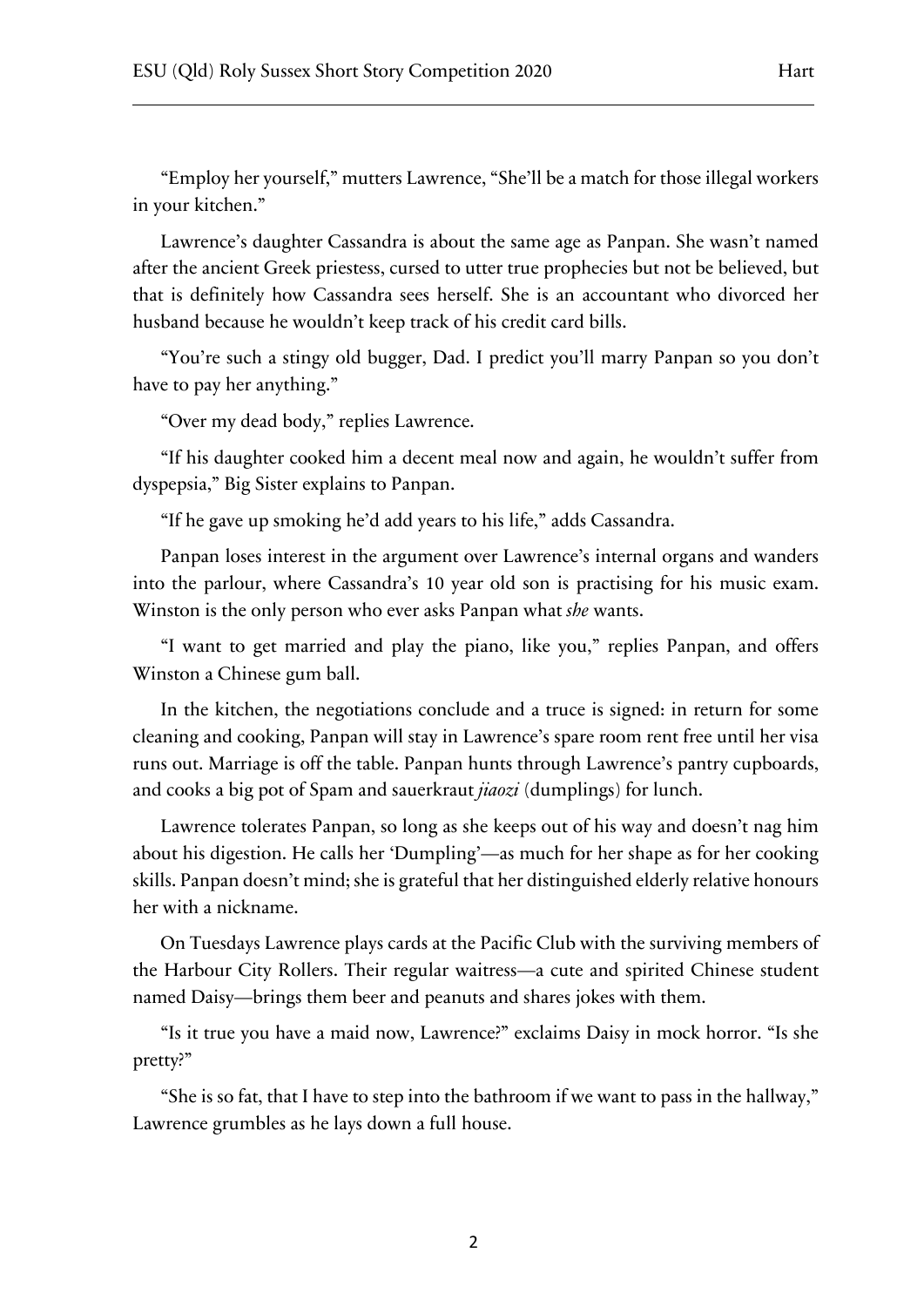Cassandra tells Rex, her ex-husband, "The girl is such an ugly duckling that village boys used to leave town if the marriage brokers mentioned her name."

"What's wrong with her name?" asks Rex.

"Panpan means 'expected a boy'. Her parents gave her away. She is a good cook though."

Panpan borrows the neighbour's mower and cuts the knee-high grass in the back yard. She digs and plants a vegetable garden. She cleans and polishes everything shiny. She hides Lawrence's cigarettes and cajoles him to take a daily walk around the lake on the golf course. On the other hand, she destroys the electric kettle by heating it on the gas, and precipitates a visit from two police officers when the neighbour reports his mower stolen. On their daily walks, Panpan discovers that the wild ducks *(yāzi)* on the golf course are very tame—and make delicious *yā jiaozi.*

Winston comes to Lawrence's house after school to practice the piano, though Lawrence refuses to help him. Panpan loves to listen and she feeds him Chinese snacks between exercises. She tells Winston stories about life in China: how her father gave her away because he didn't want a daughter, and how she had to sleep in the pig shed of a rich woman's house. She describes learning to make dumplings in a *dai pai dong* (street stall)*,* and working for an undertaker, putting make-up on the faces of dead people, and stringing fireworks for funerals.

After a month of Panpan's care, Lawrence's doctor tells him, "Whatever you are doing, Lawrence, keep it up." Big Sister says how nice it is to find an uncluttered chair she can sit on. She inspects the vegetable garden and tells Panpan that if it produces too much *shūcài* (vegetables) she will buy them for the restaurant. Lawrence's poker partners begin to talk about putting the band back together for a command performance.

One day, Lawrence is caught in the rain on his way home from the Pacific Club and he catches a cold, which quickly turns into bronchitis. The doctor says that it is very serious for a man of his age who smokes, and insists they call an ambulance if his temperature goes up.

While Cassandra and Big Sister fuss around Lawrence and remind him that he's already had one heart attack, Panpan sneaks away to the golf course. She fossicks among the trees beside the fairways, searches the marshes around the water hazards, and digs under the sand in the bunkers. She returns with a shopping bag bulging with leaves, twigs, chrysalises, funguses, lichens and seeds, which she lays out on the kitchen table. She separates out certain items and weighs them on the kitchen scales, then boils her selection in a saucepan on the stove for most of the day.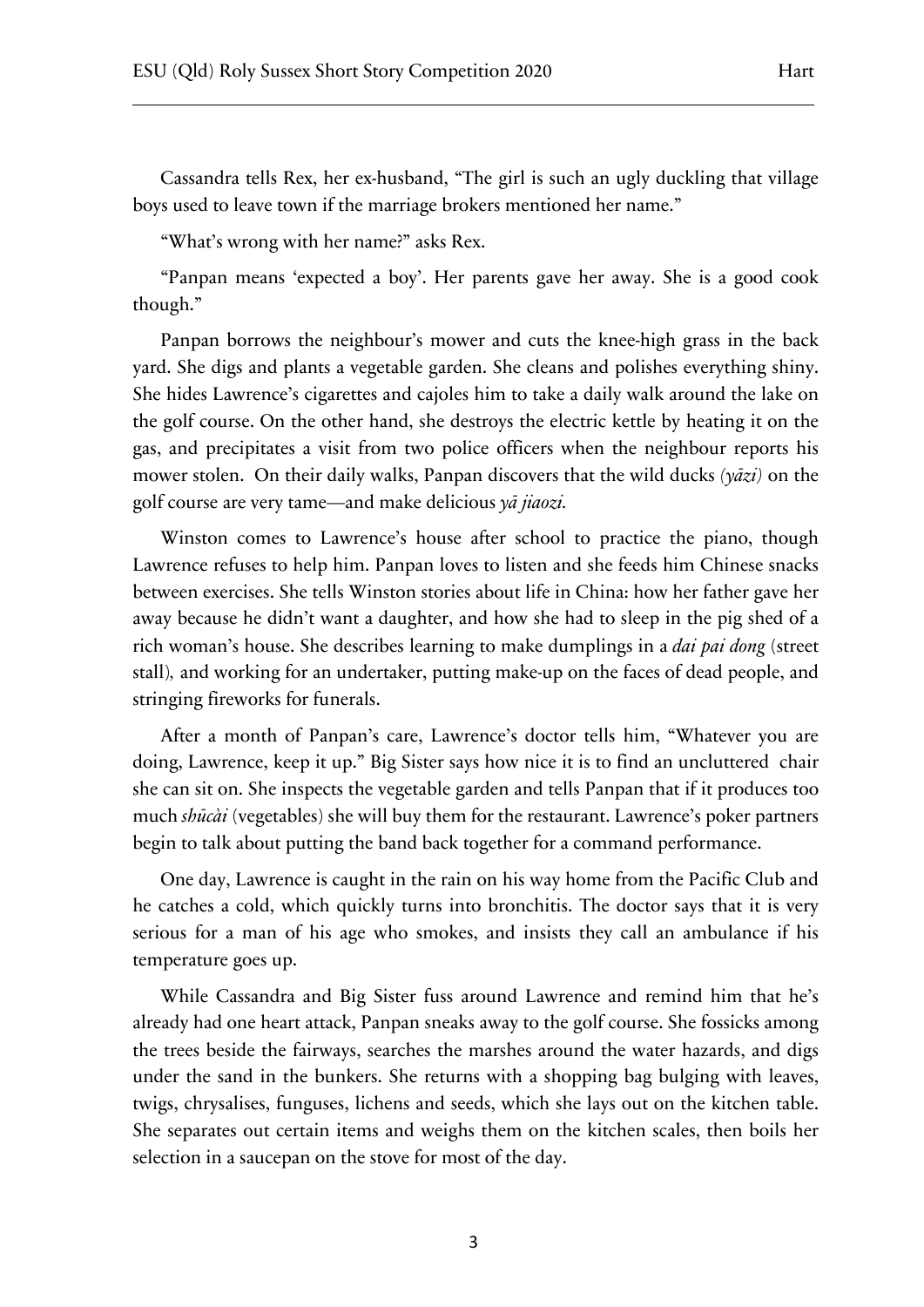"Just tea," replies Panpan, "Good for pimples."

When Cassandra has gone, Panpan quietly puts the pills away in a drawer and props Lawrence up on a pillow. Using a teaspoon, she feeds him sips of the hot traditional medicine. He protests at first, and tells her to take it away, but Panpan ignores his complaints. She forces him to keep sipping the black, pungent brew until he falls into a peaceful sleep at midnight.

The following day Lawrence wakes with a clear head and throat. His temperature is normal. He is able to get out of bed and eat a bowl of *juk*—thin rice porridge—at the kitchen table.

Later in the day, the two police return, following up a complaint from the golf club that a short, fat Chinese woman has been harassing the ducks, stealing golf balls from the hazards and generally putting the players off their strokes. They ask to see Panpan's passport and point out that her visa expires in a week.

"I want her to stay," Lawrence tells Big Sister.

"If you really want her to stay," says Big Sister, "Maybe you should marry her."

"Bring me the papers and I'll sign," says Lawrence.

Cassandra, faced with the prospect of a step-mother younger than herself, is hostile to the idea. On the other hand, Winston and the neighbour (long ago compensated for his mower with baskets of Chinese vegetables from the garden) are all in favour. Lawrence's poker buddies make jokes about old men and sexually demanding young wives, and they club together and buy him a bottle of tiger-bone wine. Daisy the waitress asks, "Church or registry office? Who's going to give her away? Will she have a bridesmaid?" Unable to answer any of these questions, Lawrence engages Daisy as their wedding planner.

"First things first, she'll need a dress," says Daisy. "Leave it to me."

She escorts Panpan to a boutique in the city, but Panpan refuses to look at traditional white wedding dresses.

"Wear one time and throw away," says Panpan, "So waste."

She asks to try on a fitting, low-cut, scarlet silk, designer original. The shop owner looks down her nose and pronounces that she is "…doubtful it will suit, let alone fit, madame." Daisy selects a red lace brassiere and matching tummy control panties to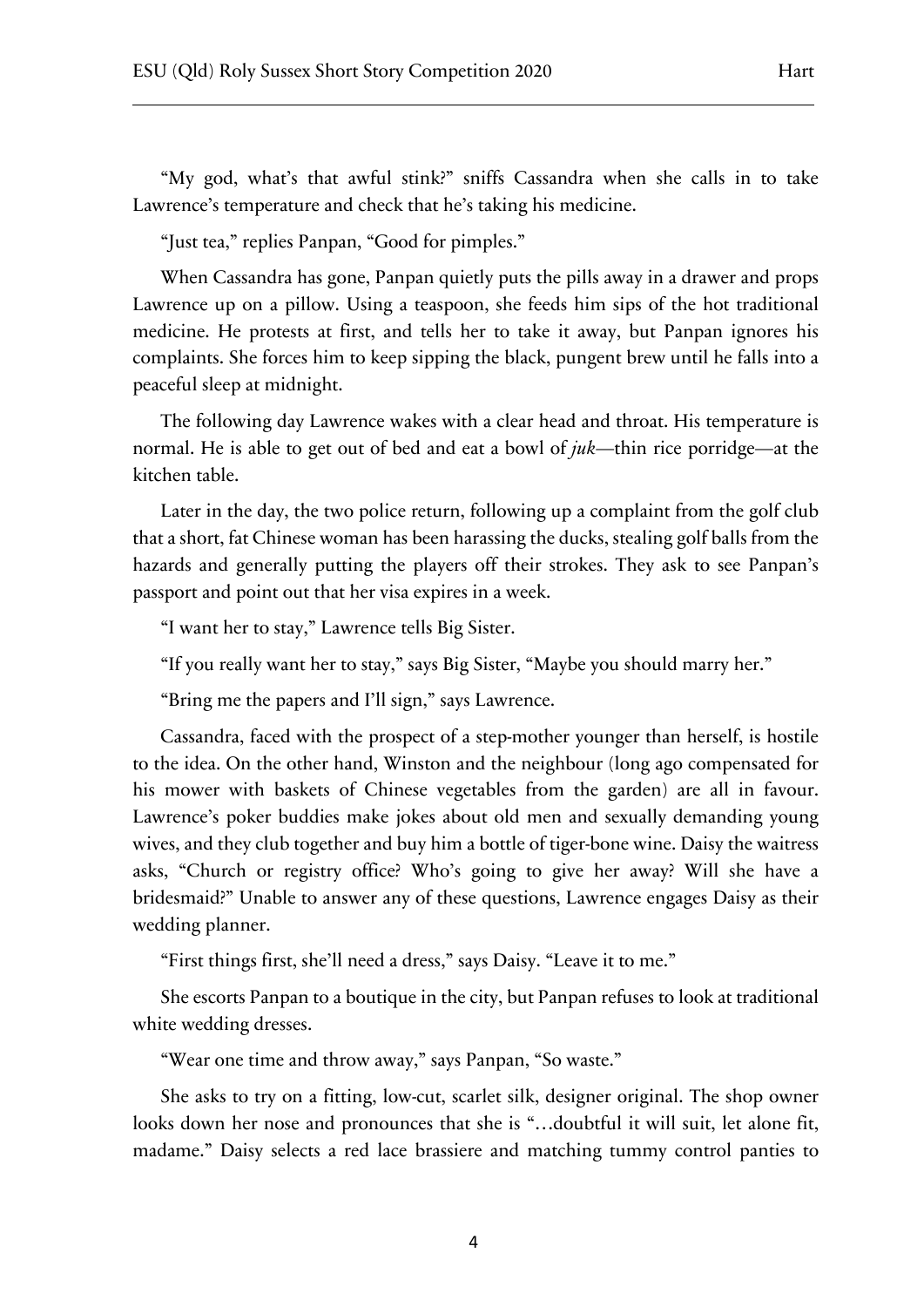replace Panpan's home stitched hand-me-downs. When she emerges from the changing room, the shop owner and Daisy are astonished to see that Panpan actually has a figure. What's more, after some skilful make-up, her pimples disappear and her apple cheeks are transformed into peaches.

"Don't show Cassandra your credit card bill until after the wedding," Daisy advises Lawrence.

The ceremony is at the Registry Office and the reception is at Big Sister's restaurant. "Waaa, only three tables," Big sister complains. "When Panpan gets her Aussie passport, we will have a 20 table wedding dinner in Heping."

Big Sister's restaurant serves up a traditional wedding menu of lobster and chicken, roast duck, birds nest soup, roast suckling pig, abalone, steamed garupa and scallops, followed by fried noodles and rice. Unfortunately, half the dishes remain untouched because Lawrence drinks too much tiger-bone wine and passes out. An ambulance takes him to hospital where the doctor announces he is having another heart attack.

While Lawrence is in the ICU, the police take Panpan to the Immigration Detention Centre, because her visa has expired. They tell her that a wedding does not guarantee citizenship and unless she can prove it is not a sham marriage, she will be deported.

Lawrence is too ill to be interviewed by Immigration, so Panpan is released on bail, but told not to leave town. Daisy suggests a delaying tactic: Panpan could apply for a student visa—like hers—to learn English.

"But your English is perfect," says Panpan.

"That's true," says Daisy, "I only go to classes at the beginning and end of term, otherwise I work at the Poker Room." Daisy confesses that, as a side-line, she sits Admission English tests for rich Chinese girls who need an IELTS score to get a university place. "It pays really good money."

"What if they catch you?" asks Panpan, horrified.

"No chance. Chinese girls all look the same to bureaucrats. Anyway, I only aim for a 6."

Panpan is given a provisional student visa and enrols in the Beginners English course at the University College. On weekdays she attends classes and in the evenings she nurses Lawrence.

One day, Daisy takes Panpan to the pub to meet her new boyfriend, the captain of the university rugby team. The footballers make a lot of fuss over the girls. Cassandra,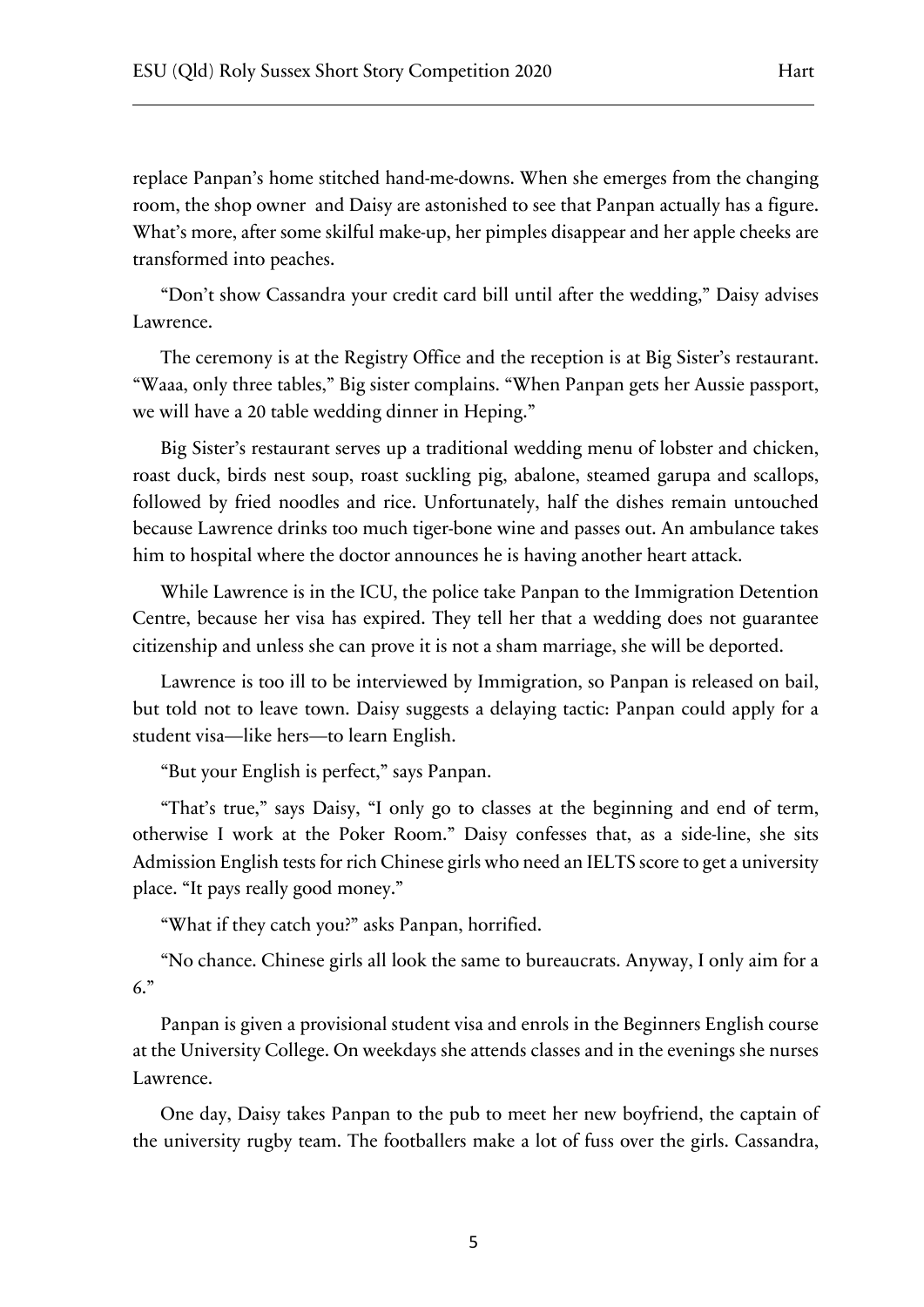who tutors part-time in Accountancy, happens to pass by the pub and takes a photo of Panpan holding a glass of beer, surrounded by grinning, handsome, muscular young men. She shows it to Lawrence and tells him that Panpan has only married him for a passport and now she is chasing Australian boys. She says he should tell Immigration to send her back to China.

When Panpan arrives home from College that afternoon, she finds the front door locked. No matter how loudly she knocks and calls out, Lawrence won't let her in. He is sitting at the kitchen table, chain smoking and drinking beer. The television is turned up so loudly he doesn't notice that it is raining, until he is startled by a flash of lighting and all the lights go out. He opens the door to see whether the street lights are still working and trips over Panpan, who is curled up, shivering on the front step.

Lawrence is sobered by the pathetic sight of his waterlogged "wife" (he still thinks of her in quotation marks). He helps her to her feet, brings her inside, wraps her in his dressing gown and, by the light of his mobile phone, makes a pot of lemongrass tea. Panpan apologises for being such a bad wife and says she now realises that she is just a stupid *shengnü* who wanted to get married and she doesn't deserve a husband like Lawrence. He should send her back to China. Lawrence dries her hair and rubs her feet with Tiger Balm.

When Cassandra calls in the following day, she is amazed to see Lawrence sharing the piano stool with Winston, and laughing wildly as the two of them trade jazz riffs on the keyboard. Panpan is happily clapping along and feeding them Chinese gum balls.

"What is all this merriment?" Cassandra shouts indignantly.

Panpan takes Cassandra into the kitchen and confides, with a shy smile, that she is no longer a *shengnü.* 

Daisy drops by with her new boyfriend and a bottle of champagne. Big Sister arrives with the untouched roast suckling pig from the wedding and reheats it in the oven. Panpan and Winston make a lightning raid on the golf course, returning with the key ingredient for *yā jiaozi.* After dinner, Winston plays the Chopin étude from his music exam without any errors.

Lawrence raps four times on the side of his champagne glass with a spoon. It sounds like the count-in to a jazz classic, but he simply says, "Thank you wife. Thank you daughter. Thank you sister. Please love one-another." Then he sits back down, smiles and closes his eyes. It is half an hour before it dawns on everyone that he has quietly passed away.